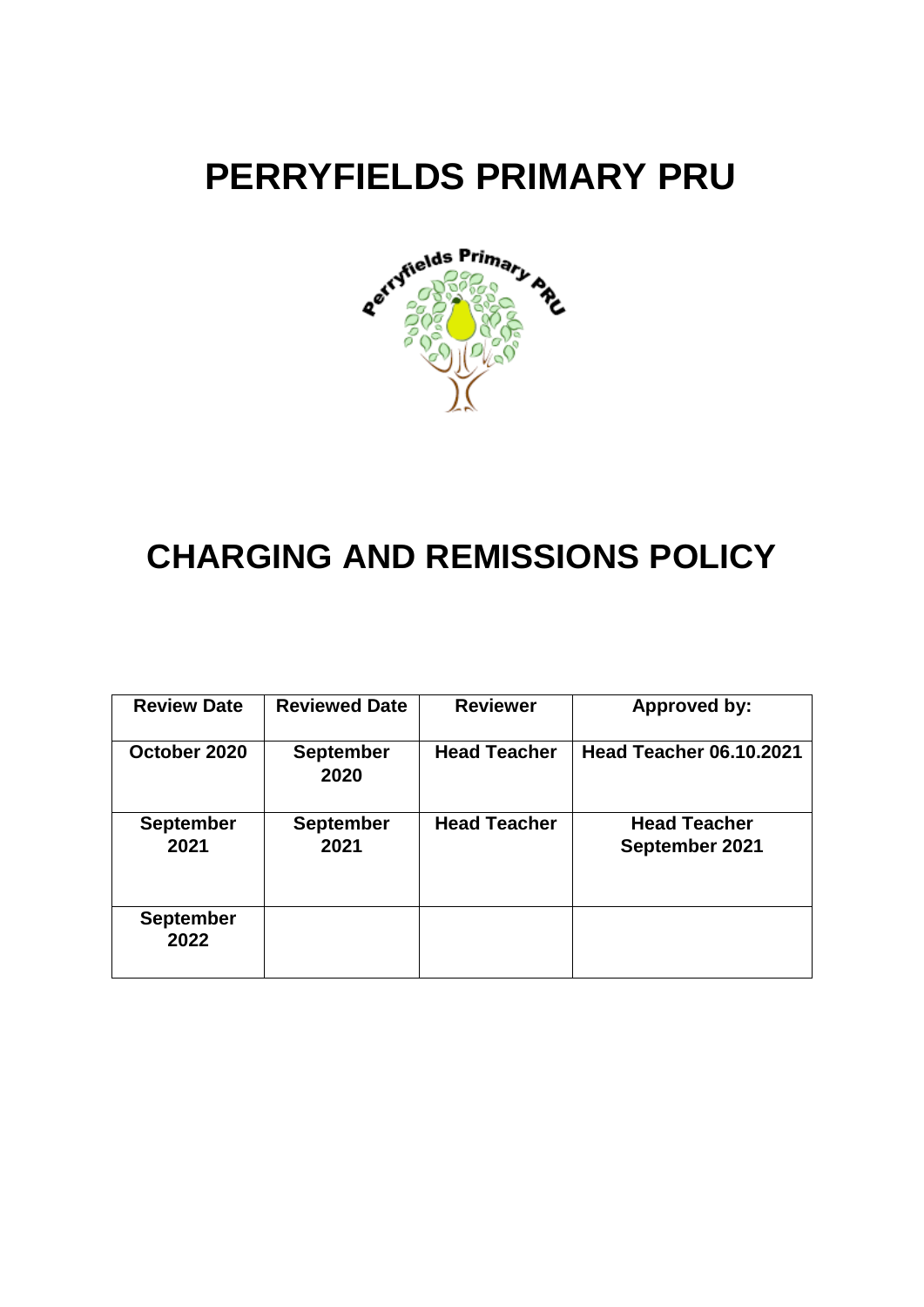## **Introduction**

All education during school hours is free. We do not charge for any activity undertaken as part of the National Curriculum.

This policy is monitored by the Management Committee, and will be reviewed annually or earlier if necessary.

#### **Rationale**

The key purpose of this policy is to ensure clarity over which the PRU will provide for and this where a charge may be levied.

The Management Committee at Perryfields Primary PRU recognises the valuable contribution that the wide range of additional activities, including day and residential educational visits musical and theatrical performances, can make towards the children's personal and social education. These activities provide pupils with experiences beyond the normal scope of the National Curriculum.

The Management Committee aims to promote and provide such activities both as part of a broad, balanced and enriching curriculum for the pupils of the PRU and as additional optional activities.

This policy sets out what we charge for, how we will try to make it manageable for parents and how we walk help parents/carers with limited incomes.

#### **Policy Statement**

During the PRU day all activities that are a necessary part of the National Curriculum will be provided free of charge. This includes any materials, equipment and transport to take children between PRU & the activity. The PRU day is defined as 9:00am to 14:30pm.

#### **Prohibition of Charges**

The management Committee recognises that the legislation prohibits charges for the following:

- education provided during school hours (including the supply of any materials, books, instruments or other equipment);
- education provided outside school hours if it is part of the National Curriculum, or part of a syllabus for a prescribed public examination that the pupil is being prepared for at the school, or part of religious education;
- tuition for pupils learning to play musical instruments if the tuition is required as an essential part of the National Curriculum.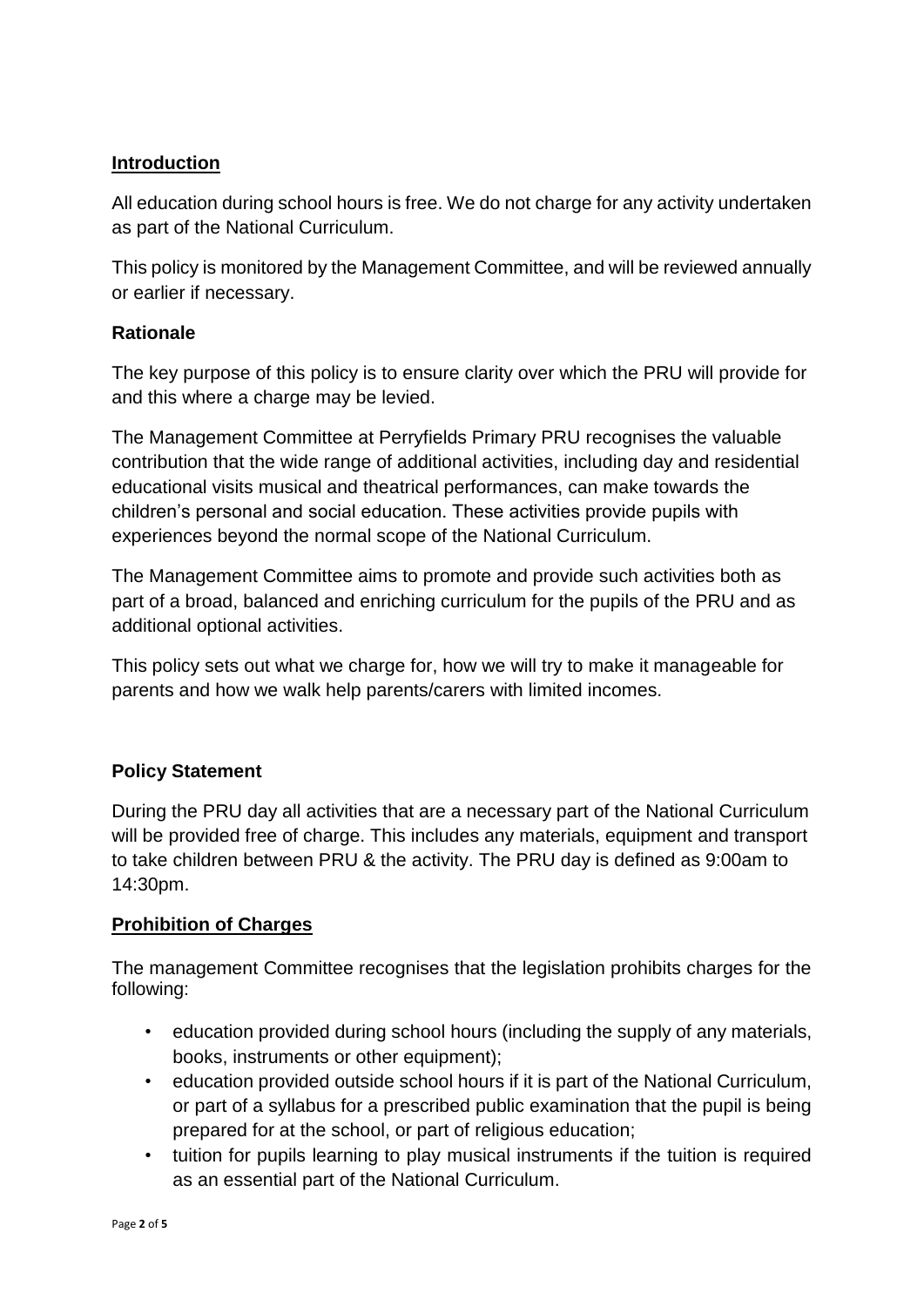- education provided on any trip that takes place during school hours;
- education provided on any trip that takes place outside school hours if it is part of the National Curriculum;
- Supply teachers to cover for those teachers who are absent from school accompanying pupils on a residential trip;
- transporting registered pupils to or from the school premises, where the local education authority has a statutory obligation to provide transport;
- transporting registered pupils to other premises where the governing body or local education authority has arranged for pupils to be educated;
- transport provided in connection with an educational trip

When organising school trips or residential visits to enrich the curriculum and the educational experience of the children, Perryfields will not request any voluntary contributions from parents. These activities include:

- Farm visits:
- Sports coaching or events;
- Musical enrichment or visits:
- Educational visits to museums etc.

#### **Charges**

The Management Committee reserves the right to make a charge in the following circumstances for activities organised by the PRU:-

- Board and lodgings provided for children on residential visits
- Visit's front/to outside groups e.g. theatre companies, music groups
- Optional activities outside of the PRU day

#### **Charges in Kind**

Where children participate in Food Technology activities the parents/carers may be asked for a nominal contribution towards such an activity, on the understanding that the finished product is taken home at the end of the PRU day.

#### **Remissions**

If a residential activity takes place largely during PRU time, or is to do with the national curriculum or religious education, no charge may be made either for the education or for the cost of travel.

However charges can be made for the board and lodging in these circumstances except for pupil whose parents are receiving: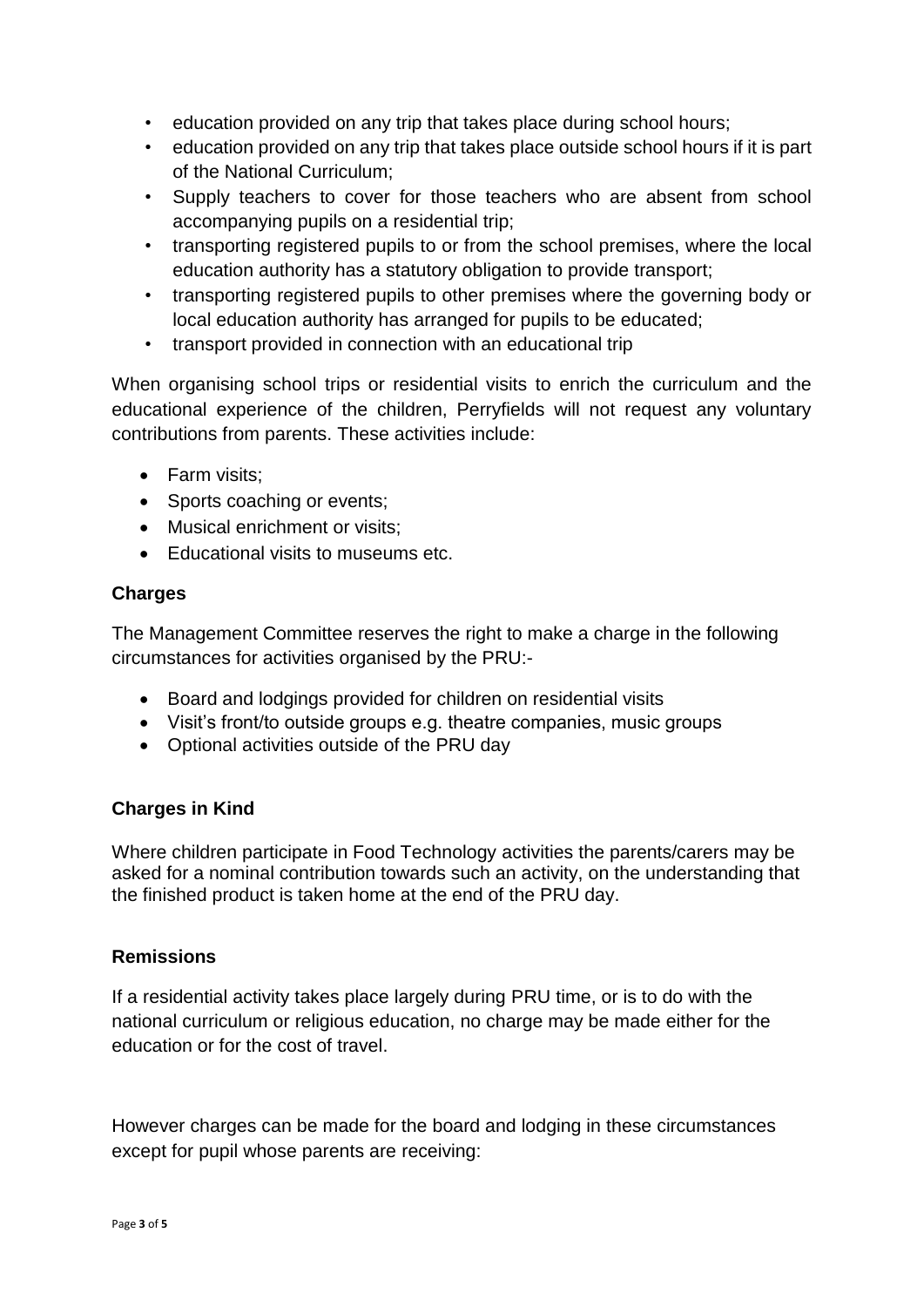- Income Support
- Income Based Jobseekers Allowance
- Support under part IV if the Immigration and Asylum Act 1999
- Child Tax Credit , provided that the Working tax Credit is not also received
- Children identified on the Economic and Social deprivation register

The Headteacher should advise all parents of the right to claim free activities if they are receiving these benefits and each claim will be judged on its own merits.

When arranging such a chargeable activity or an activity where a voluntary contribution is requested (see below), the Management Committee will invite parents to apply in confidence via letter to the Headteacher for the remission of charges, in part or full. Where there is exceptional financial hardship in a family, the Management Committee will remit, in part or full, the cost of a PRU, class or group activity.

Authorisation of remissions will be made by the Headteacher in consultation with the Chair of Management Committee.

### **Voluntary Contributions**

Nothing in this policy statement precludes the Management Committee from inviting parents to make a voluntary contribution towards the cost of providing an educational activity for pupils.

The contribution will be voluntary and if the parent /carer is unable or unwilling to pay the charge the child will not be excluded from the activity.

However, if sufficient funds are not received the activity may be cancelled. Parent/carers will be advised of this when the voluntary contribution is requested. Under the provision of the 1996 Education Act no charge may be made for swimming if the activity takes place during PRU hours. However, the PRU may seek voluntary contributions for this.

#### **Breakages and damage to PRU Property**

The Management Committee reserves the right to seek reparation from parents/carers where their children cause breakages or damage to personal property.

#### **Review**